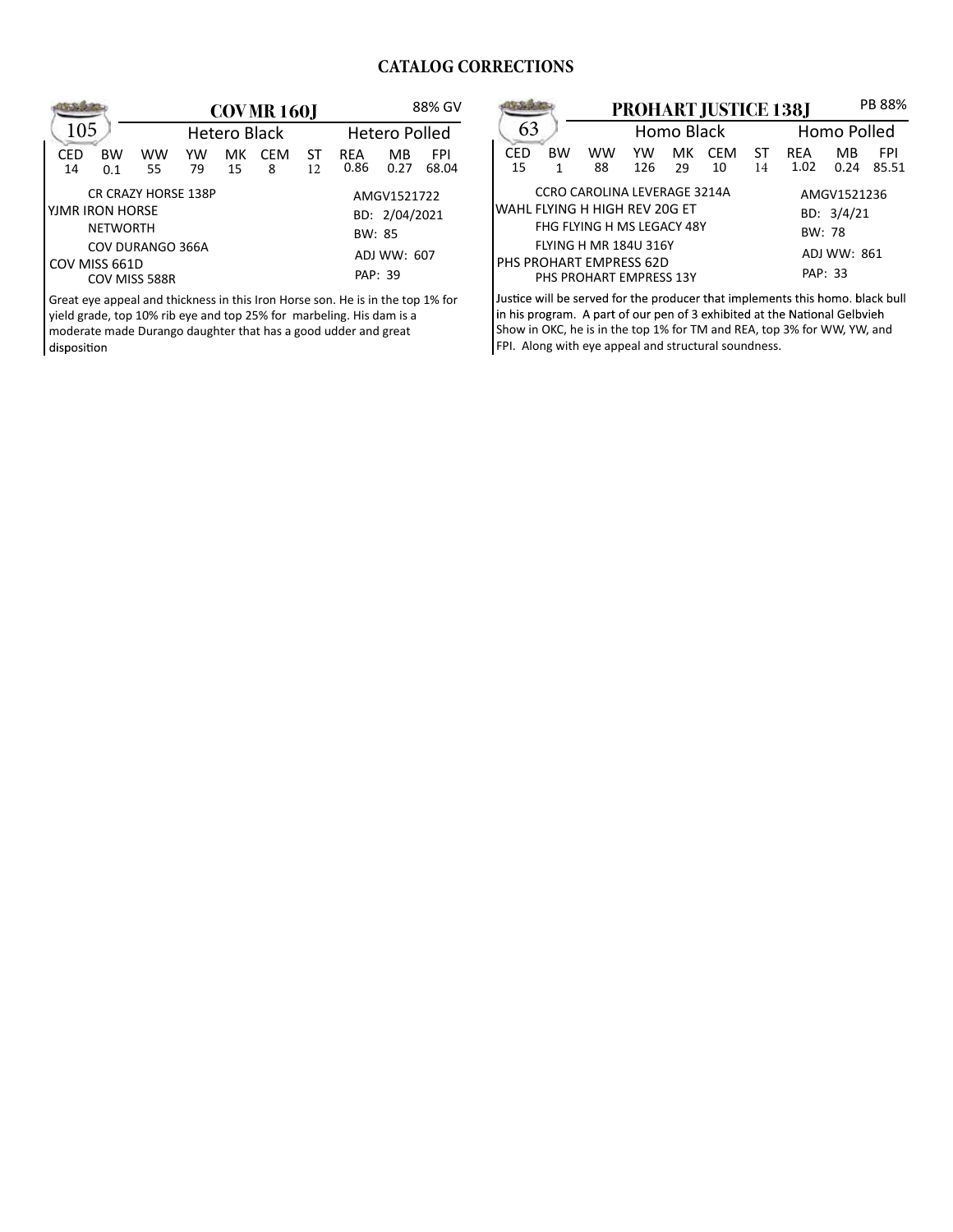## "POT OF GOLD" BULL SALE 2022

| SALE PEN                |          | Feb. 19 Heifer Feb. 1         |   |                 |                                                                                                                    |
|-------------------------|----------|-------------------------------|---|-----------------|--------------------------------------------------------------------------------------------------------------------|
| #                       | #        | WT                            |   | Bulls SCROTAL   | <b>NOTES</b>                                                                                                       |
| <b>BALANCERS</b>        |          |                               | H |                 |                                                                                                                    |
| 1                       | 59       | 1455                          |   | 36              |                                                                                                                    |
| 2                       | 55       | 1210                          |   |                 | $\overline{37.5}$ Scurred                                                                                          |
| $\overline{\frac{3}{}}$ | 53       | $1245$ H                      |   | 36              |                                                                                                                    |
| $\overline{4}$          | 47       | 1190                          |   | 36              |                                                                                                                    |
| 5 <sub>1</sub>          | 59       | 1530                          |   | 37              |                                                                                                                    |
| 6<br>$\overline{7}$     | 39       | 1410                          |   | 36              |                                                                                                                    |
| $\frac{1}{2}$           | 51       | 1390                          |   | 35              | OUT                                                                                                                |
| 9                       | 55       | 1160                          |   | 38              |                                                                                                                    |
| 10                      | 55       | 1250                          |   | 36              |                                                                                                                    |
| 11                      | 55       | 1245                          |   | 30 <sub>o</sub> |                                                                                                                    |
| 12                      | 47       | 1195                          |   | 34              |                                                                                                                    |
| 13                      | 47       | 1185                          |   | 38              |                                                                                                                    |
| 14                      | 47       | 1155 $  $ H                   |   |                 | 35 Scurred                                                                                                         |
| 15                      | 47       | 1280                          |   | 36              |                                                                                                                    |
| 16                      | 51       | 1565                          |   | 39              |                                                                                                                    |
| 17<br>18                | 41       | 1130 H                        |   | $30\,$          | OUT                                                                                                                |
| 19                      | 41       | 1160 H                        |   | $34\,$          |                                                                                                                    |
| 20                      | 53       | 1165 H                        |   | 38              |                                                                                                                    |
| 21                      | 51       | 1445                          |   | 40              |                                                                                                                    |
| 22                      | 55       | 1275                          |   | 38              |                                                                                                                    |
| 23                      | 35       | 1135                          |   |                 | 37 Scurred                                                                                                         |
| 24                      | 35       | 1085                          |   | 32.5            |                                                                                                                    |
| 25                      | $47\,$   | 1265                          |   | 36              |                                                                                                                    |
| $\overline{26}$         | 39       | $1430$ H                      |   | $\overline{37}$ |                                                                                                                    |
| $27\,$                  |          |                               |   |                 | OUT                                                                                                                |
| 28<br>29                | 59<br>36 | 1440<br>1255                  |   | 38<br>38        |                                                                                                                    |
| 30 <sub>o</sub>         | 35       | 1155                          |   | 36              |                                                                                                                    |
| 31                      | 47       | 1135                          |   | 34              |                                                                                                                    |
| 32                      |          |                               |   |                 | OUT                                                                                                                |
| 33                      | 35       | 1140                          |   | 37              |                                                                                                                    |
| 34                      | 47       | 1190 H                        |   | $\overline{37}$ |                                                                                                                    |
| 35                      | 55       | 1295                          |   | 39              |                                                                                                                    |
| 36                      | 35       | 1165 H                        |   | $\overline{32}$ |                                                                                                                    |
| 37                      | 51       | 1490                          |   | 36              |                                                                                                                    |
| 38<br>39                | 55<br>39 | 1295 H<br>1550                |   | $34\,$<br>41    |                                                                                                                    |
| 40                      | 47       | 1195                          |   |                 | 39 Scurred                                                                                                         |
| 41                      | 55       | 1280                          |   | 37.5            |                                                                                                                    |
| 42                      | 39       | 1330                          |   | 35              |                                                                                                                    |
| 43                      | 39       | 1195                          |   | 38              |                                                                                                                    |
| 44                      | 51       | 1450                          |   | 40              |                                                                                                                    |
| 45                      | 39       | 1435                          |   | $36\,$          |                                                                                                                    |
| 46                      | 41       | 1180 H                        |   | $38\,$          |                                                                                                                    |
|                         |          | RED BALANCER & PUREBRED BULLS |   |                 |                                                                                                                    |
| 47<br>48                | 36<br>43 | 1225<br>1100                  |   | 37<br>34        |                                                                                                                    |
| 49                      |          |                               |   |                 | <b>TUO</b>                                                                                                         |
| 50                      | 43       | 1120                          |   |                 |                                                                                                                    |
| 51                      | 59       | 1480                          |   | 41              |                                                                                                                    |
| 52                      | 41       | 1160 H                        |   | 36              |                                                                                                                    |
| 53                      | 43       | 1165                          |   | 40              |                                                                                                                    |
| 54                      | 41       | $1035$ H                      |   | 36              |                                                                                                                    |
| 55                      | 49       | $1320$ H                      |   | $36\,$          |                                                                                                                    |
| 56                      | 49       | 1325                          |   | 35              |                                                                                                                    |
| 57                      |          |                               |   |                 | <b>TUO</b>                                                                                                         |
| 58                      | 49       | $\overline{1335}$             |   | $\overline{38}$ |                                                                                                                    |
|                         |          |                               |   |                 | Bulls can travel to UT, WY, NM and ID sale day. Bulls travelling to AZ will have to wait until the following week. |
|                         |          |                               |   |                 |                                                                                                                    |